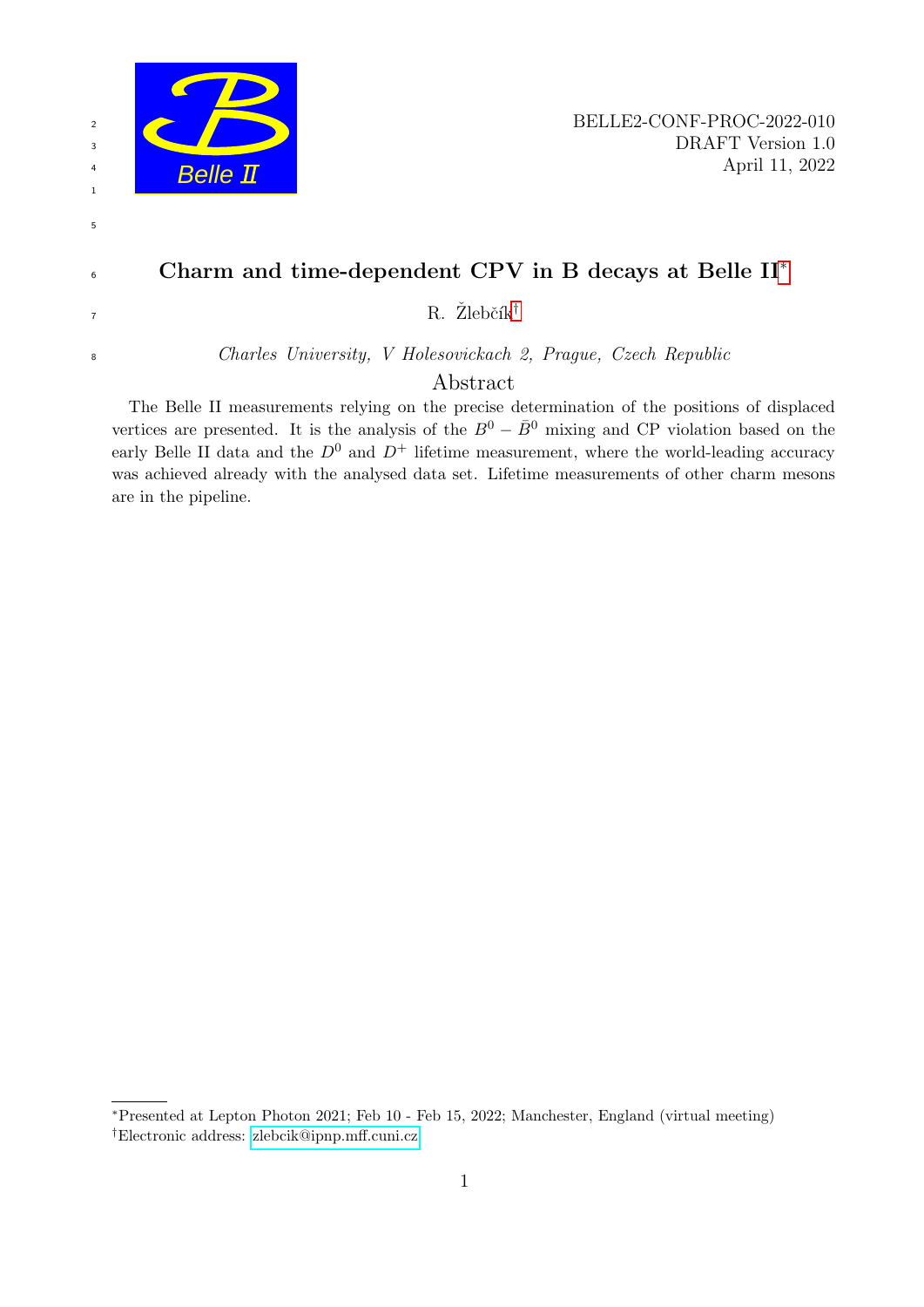#### <sup>9</sup> 1. INTRODUCTION

<sup>10</sup> Excellent performance of the Belle II tracking system [\[1\]](#page-4-0) allows for precise measurement <sup>11</sup> of the position of the displaced vertices, i.e. vertices not corresponding to the primary  $e^+e^-$  interaction. Reconstruction of these vertices is essential for the lifetime measurements, 13 measurement of the  $B^0-\bar{B}^0$  oscillations as well as for the CP violation parameters measured  $_{14}$  in the time-dependent analysis of the B meson decays [\[2\]](#page-4-1).

<sup>15</sup> Compared to the LHCb, at Belle II the momenta of the produced particles are typically <sup>16</sup> smaller and so are the flight distances. On the other hand, at the  $e^+e^-$  B-factories the <sup>17</sup> event topology is much clearer and the event reconstruction profits from the knowledge of  $_{18}$  the energies of the beams, in contrast to the pp collisions, where partons entering the hard <sup>19</sup> interaction carries only (unknown) fraction of the proton's momentum.

20 In this text a prompt measurement of the  $B^0$  meson oscillation frequency  $\Delta m_d$  is pre-<sup>21</sup> sented, this analysis was recently superseded by [\[3\]](#page-5-0) with 6times higher luminosity. Measuring <sup>22</sup> the oscillation frequency paves a highway toward high-precision measurements of the CKM 23 angle sin  $2\phi_1$  related to the CP violation, where Belle has achieved the world-leading accu-<sup>24</sup> racy of  $3\%$  [\[4\]](#page-5-1) and the full Belle II data set should improve it to  $1\%$  precision [\[5\]](#page-5-2). In this <sup>25</sup> text, the sin  $2\phi_1$  measurement on the early Belle II data is shown as a demonstration of <sup>26</sup> Belle II capabilities. Measurement on data with higher statistics will follow.

The Belle II is not only a B-factory as the  $e^+e^- \to c\bar{c}$  process has a similar cross section. 28 Especially, it allowed measuring the  $D^+$  and  $D^0$  lifetimes with world-leading accuracy already

<sup>29</sup> with the current data set.

### <sup>30</sup> 2. BELLE II EXPERIMENT

<sup>31</sup> The Belle II experiment [\[6\]](#page-5-3) is a B meson factory located in Tsukuba, Japan based on the <sup>32</sup> SuperKEKB accelerator complex. Electrons and positrons are collided at a centre-of-mass 33 (CM) energy at or near the mass of the  $\Upsilon(4S)$  resonance, i.e. 10.58 GeV. The  $\Upsilon(4S)$  decays 34 almost instantly into a  $B\bar{B}$  pair. Belle II is an upgrade of its predecessor Belle [\[7\]](#page-5-4), with a <sup>35</sup> target integrated luminosity of  $50 ab^{-1}$  which is 50times the size of the Belle data set. Data <sup>36</sup> taking at Belle II has started in March 2019 and in April 2022 a total integrated luminosity 37 of  $314 \text{ fb}^{-1}$  has been reached. The data taking will continue until Summer 2022 when a <sup>38</sup> shut-down is planned.

# 39 3.  $B^0 - \bar{B}^0$  MIXING AND THE CP VIOLATION MEASUREMENT

Precise measurement of the  $B^0 - \bar{B}^0$  mixing frequency  $\Delta m_d$  and/or the  $B^0$ -meson lifetime <sup>41</sup> is essential to validate the tools and techniques used for the time-dependent studies of the  $B^0 \bar{B}^0$  system. In particular, proving that Belle II detector can measure these quantities <sup>43</sup> accurately ensures that it can also be used to perform a precise measurement of the CKM 44 angle  $\phi_1$  in the near future. The  $\phi_1$  measurement uses very similar experimental techniques 45 but with a data set approximately 10times smaller [\[8\]](#page-5-5) than the one used for the  $\Delta m_d$ <sup>46</sup> determination. Therefore, the presented analysis allows probing the framework which a <sup>47</sup> much higher level of scrutiny.

 $\frac{48}{10}$  In contrast to the  $\phi_1$  where Belle I and LHCb achieved similar accuracy, the world average <sup>49</sup>  $\Delta m_d$  value,  $\Delta m_d = 0.5065 \pm 0.0019 \,\text{ps}^{-1}$  is dominated by LHCb [\[9\]](#page-5-6) measurement.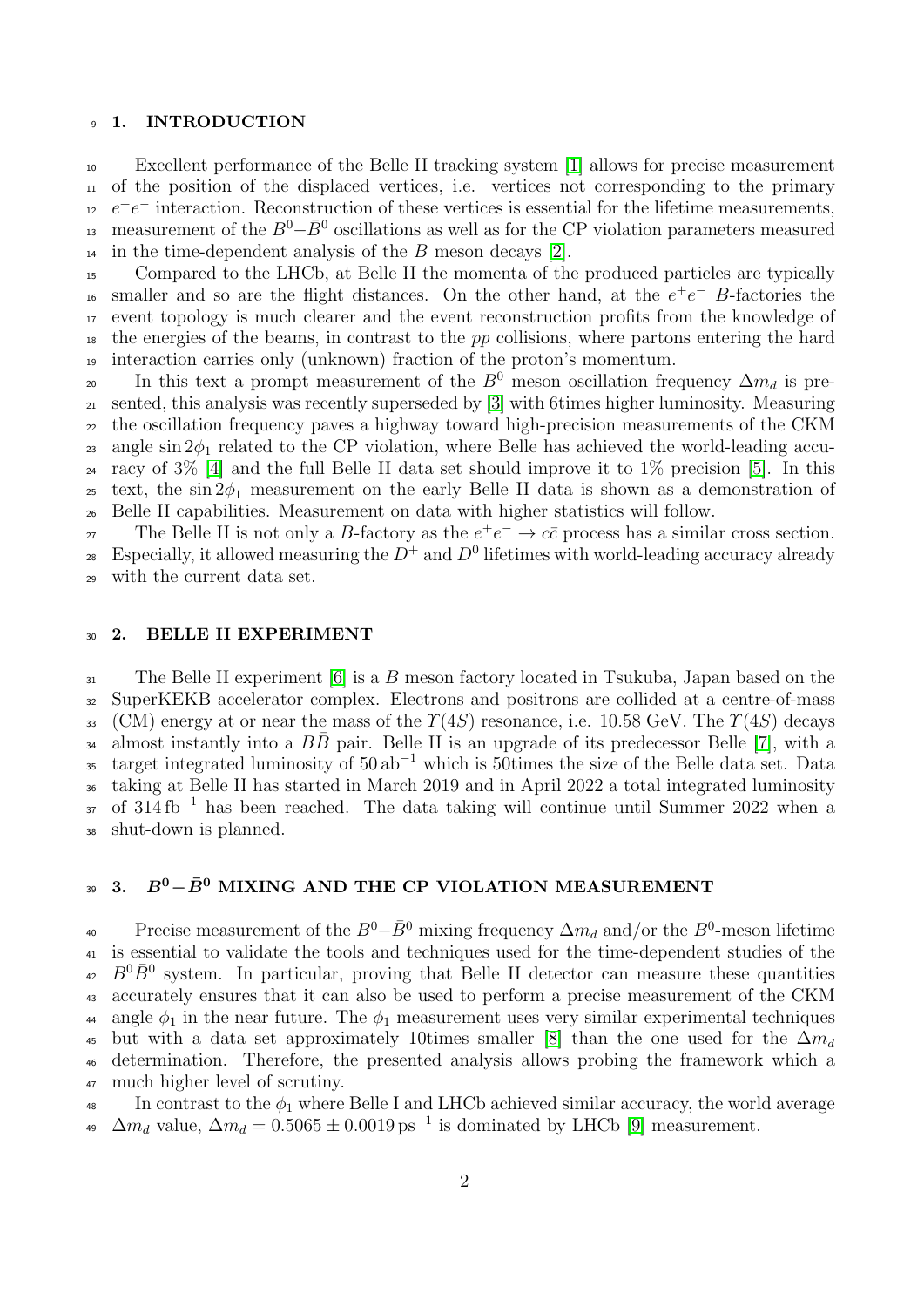At Belle II the  $\Delta m_d$  or  $\sin 2\phi_1$  are determined using the  $e^+e^- \to \gamma(4S) \to B^0 \bar{B}^0$  events. As the  $e^+$  and  $e^-$  beam energies are different, the  $\Upsilon(4S)$  is produced with a Lorentz boost  $\beta\gamma \approx 0.288$ . The  $B^0$  mesons are produced almost at the rest in the  $\gamma(4S)$  reference frame. One  $B^0$  meson,  $B^0_{sig}$  is fully reconstructed either as the flavor specific final state (mixing analysis) or as the CP symmetric final state ( $\phi_1$  analysis). The other  $B^0$  meson,  $B^0_{\text{tag}}$ , is reconstructed by combining all other tracks in the event not used for the  $B_{\text{sig}}^0$  reconstruction. The flavor of the  $B_{\text{tag}}^0$  meson is determined using the category-based flavor tagging algorithm [\[10\]](#page-5-7). Neglecting the detector effects on the decay time measurement, the time evolution of the  $B_{\text{sig}}^0$   $B_{\text{tag}}^0$  system is for the mixing measurement described as:

$$
f_{\rm phys}^{\rm mixing}(\Delta t) = \frac{e^{-|\Delta t|\tau_{B^0}}}{4\tau_{B^0}}(1 + q\cos\Delta m_d\Delta t),\tag{1}
$$

where  $q = 1$  (-1) for events where  $B_{\text{sig}}^0$  and  $B_{\text{tag}}^0$  have opposite (same) flavor at their respective decay time. For  $B_{\text{sig}}^0$  corresponding to the CP eigen-state, the expression is similar:

$$
f_{\rm phys}^{\rm CP}(\Delta t) = \frac{e^{-|\Delta t|\tau_{B^0}}}{4\tau_{B^0}}(1+qS\sin\Delta m_d\Delta t),\tag{2}
$$

50 where  $S = \sin 2\phi_1$  is related to the time-dependent CP asymmetry, whereas the direct 51 CP asymmetry is assumed to be zero. Flavor of  $B_{\text{tag}}^0$  is described by  $q, q = 1$   $(q = -1)$ <sup>52</sup> corresponds to particle (anti-particle).

53 The proper-time difference between the  $B_{sig}^0$  and  $B_{tag}^0$  decays,  $\Delta t$ , is reconstructed from  $_{54}$  the difference between the two B meson vertex position vectors projected into the direction 55 of  $\Upsilon(4S)$  momentum  $\Delta l$ , i.e.  $\Delta t' = \Delta l/(\beta \gamma c)$ .

56 The reconstructed  $\Delta t'$  differs from the truth  $\Delta t$  due to the detector resolution effects,  $57$  the efficiency of the flavor tagger, as well as the residual movement of the B-mesons in the  $58 \text{ }$   $\gamma$ (4S) reference frame. They are described by the detector resolution function which is the 59 probability density of the difference between the truth and the reconstructed  $\Delta t$ . A perfect 60 understanding of the  $\Delta t$  resolution is essential for precise measurement of the CKM angle <sup>61</sup>  $\phi_1$ . The  $\Delta t$  resolution is dominated by the reconstruction of the  $B^0_{\text{tag}}$  vertex, while the fully  $\epsilon_2$  reconstructed signal  $B^0$  vertex is determined with higher precision. The resolution function <sup>63</sup> obtained from the mixing analysis is also of use in the CPV measurement.

In the analysis of the prompt 2020 Belle II data [\[11\]](#page-5-8) with integrated luminosity  $34.6 \text{ fb}^{-1}$ , <sup>65</sup> the parameters of the resolution function are kept identical for both mixing and CPV mea-<sup>66</sup> surement. The flavor specific B-meson decay is reconstructed in  $B^0 \to D^- (K^+ \pi^- \pi^-) \pi^+$  and <sup>67</sup> the B-meson in CP eigen-state is reconstructed via  $B_{\rm CP}^0 \to J/\psi(ll)K_s(\pi^+\pi^-)$  decay. The 68 measured spectra of the  $\Delta t$  together with the fitted curve are shown in Figure [1.](#page-3-0) Several se-<sup>69</sup> lection criteria are applied to suppress the background, for example on the beam-constrained <sup>70</sup> invariant mass of the  $B_{\text{sig}}^0$  meson or on the reduced Fox-Wolfram moment  $R_2$  to suppress  $71$  the continuum background which typically has jet-like topology.

The obtained values  $\Delta m_d = 0.531 \pm 0.046 \pm 0.013 \,\text{ps}^{-1}$  and  $\sin 2\phi_1 = 0.55 \pm 0.21 \pm 0.04$  are <sup>73</sup> in agreement with the world average values and their precision is driven by the statistical <sup>74</sup> uncertainty. It is also consistent with recent Belle II measurement [\[3\]](#page-5-0),  $\Delta m_d = 0.516 \pm 10^{-10}$ <sup>75</sup> 0.008  $\pm$  0.005 ps<sup>-1</sup>, based on data with  $L_{\text{int}} = 190 \text{ fb}^{-1}$ . It demonstrates that the employed <sup>76</sup> analysis workflow can be used for the state-of-the-art  $\phi_1$  measurement with emerging full <sup>77</sup> Belle II data set.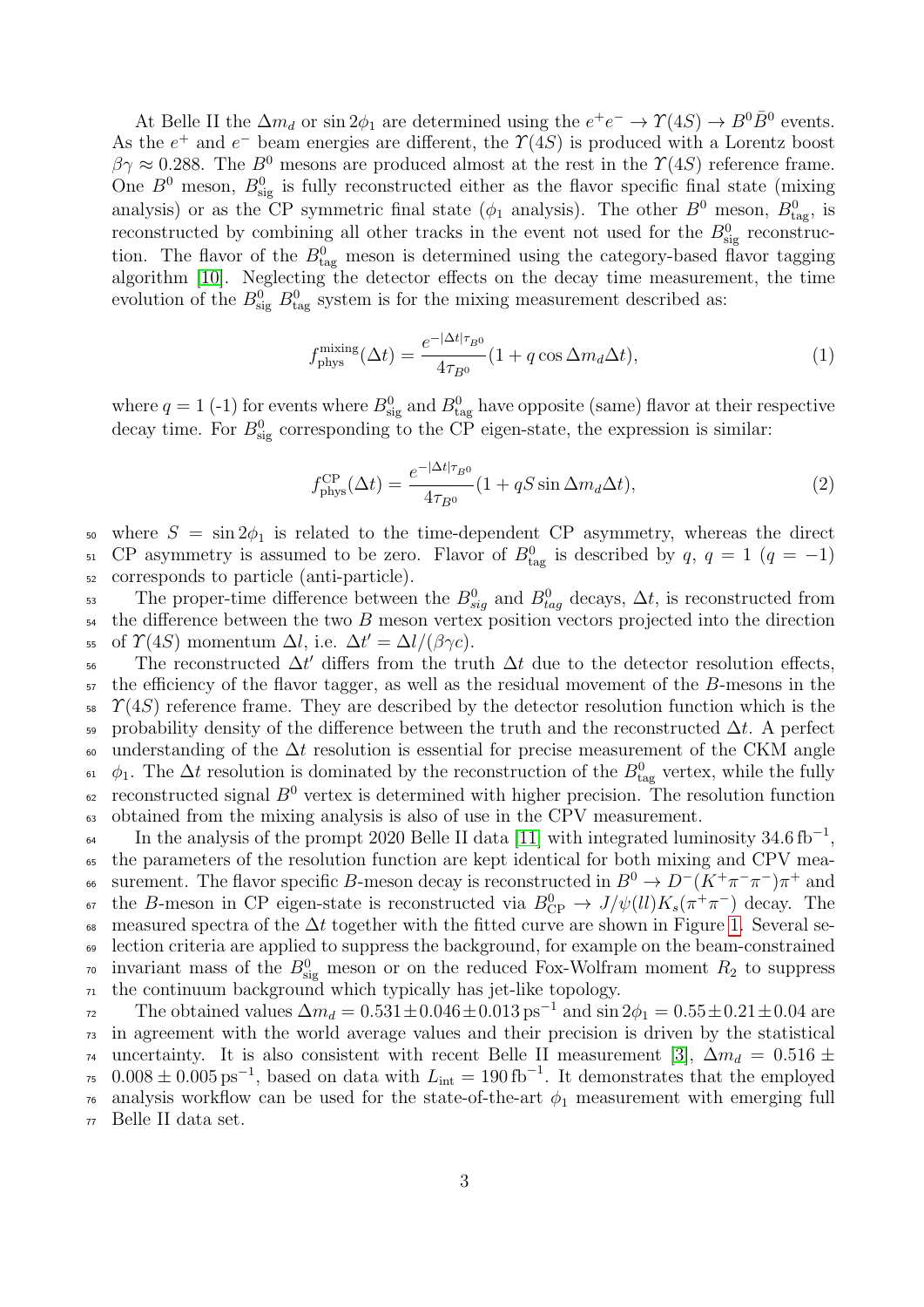

<span id="page-3-0"></span>FIG. 1: The  $\Delta t$  distribution for the  $B^0 \to D^-(K^+\pi^-\pi^-)\pi^+$  flavor-specific state (left) and for  $B^0 \to J/\psi(l)K_s(\pi^+\pi^-)$  CP eigen-state (right) [\[11\]](#page-5-8). The data points and the fitted curves are plotted for both flavor states of the  $B^0_{\text{tag}}$ .

### <sup>78</sup> 4. D LIFETIME MEASUREMENT

<sub>79</sub> Accurate predictions of lifetimes of weakly decaying charmed and bottom hadrons are <sup>80</sup> challenging because they involve strong-interaction theory at low energy. Predictions must <sup>81</sup> resort to effective models, such as the heavy-quark expansion [\[12\]](#page-5-9). Precise lifetime measure-<sup>82</sup> ments provide excellent tests of such effective models whose precision is still far behind the <sup>83</sup> precision of the experiment.

 $_{84}$  Up to now, the most precise estimates of the  $D^+$  and  $D^0$  lifetimes are from the FOCUS 85 experiment [\[13\]](#page-5-10), where D mesons where produced in  $\gamma(180 \,\text{GeV}) + \text{BeO}$  interactions. There is <sup>86</sup> no estimate of these lifetimes from Belle, BaBar or LHCb. However, the LHCb collaboration <sup>87</sup> precisely measured the lifetimes of the  $D_s^+$  [\[14\]](#page-5-11) mesons and several charmed baryons, e.g. 88 [\[15\]](#page-5-12), relative to that of the  $D^+$  meson. Such relative measurements minimise systematic <sup>89</sup> uncertainties due to decay-time-biasing event-selection criteria that are particularly severe <sup>90</sup> at hadron colliders. For these LHCb lifetime estimates the external uncertainty coming from <sup>91</sup> the  $D^+$  lifetime is one of the dominant systematic sources.

By contrast, experiments at  $e^+e^-$  colliders, owing to the reconstruction of large charmed <sup>93</sup> hadron yields without decay-time-biasing selections, have a great potential for absolute <sup>94</sup> lifetime measurements. The high precision Belle II measurement of the  $D^0$  and  $D^+$  lifetimes <sup>95</sup> is based on  $D^{*+} \to D^0(\to K^-\pi^+)\pi^+$  and  $D^{*+} \to D^+(\to K^-\pi^+\pi^+)\pi^0$  decay modes [\[16\]](#page-5-13). The <sup>96</sup> analysed data correspond to the integrated luminosity of 72 fb<sup>-1</sup>. At Belle II the  $\overline{D}^*$  meson 97 is produced in the  $e^+e^- \rightarrow c\bar{c}$  interactions and the decay vertex of  $D^*$  is identical to the 98 primary vertex due to the short  $D^*$  lifetime. The flight lengths of  $D^0$  and  $D^+$  are  $\approx$ 200  $\mu$ m 99 and ≈500  $\mu$ m, respectively, which is higher than for B<sup>0</sup>-mesons (≈130 $\mu$ m) due to the higher 100 boost of produced D mesons. The decay time t is reconstructed as  $t = m_D \vec{L} \cdot \vec{p}/|\vec{p}|^2$ , where <sup>101</sup>  $\vec{p}$  is the momentum of the D meson and  $\vec{L}$  is the vector pointing from the reconstructed <sup>102</sup> D meson production vertex to its decay vertex. The production vertex is estimated with a <sup>103</sup> help of the known beam spot, i.e. the probability distribution of the primary vertexes. At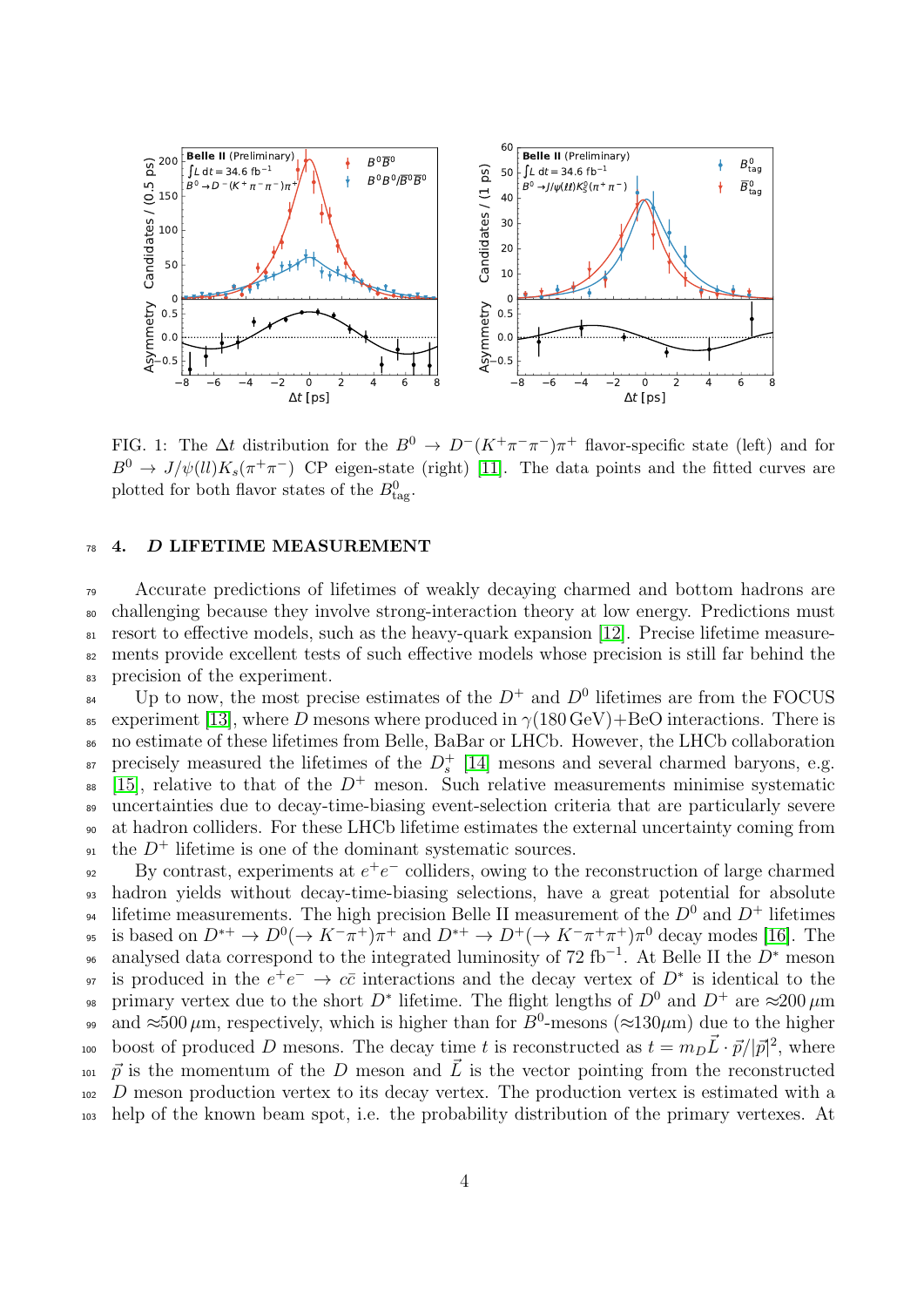<sup>104</sup> Belle II the beam spot is described by 3D Gaussian distribution and its parameters, which

105 are heavily time-dependent, are continuously monitored using  $e^+e^- \to \mu^+\mu^-$  events. The  $106$  measured spectra of the reconstructed D meson mass and the decay times t are shown in Figure [2.](#page-4-2) The tail towards negative  $t$  values is related to the resolution which is about 70 fs



<span id="page-4-2"></span>FIG. 2: Mass and decay time distribution of the  $D^0$  (top) and  $D^+$  (bottom) candidates [\[16\]](#page-5-13). Vertical lines depict borders of signal and side-band regions.

107

108 for  $D^0$  and 60 fs for  $D^+$ , respectively.

 $109$  The unbinned maximum likelihood fits of t performed simultaneously for the signal and 110 side-band D mass regions result in  $\tau(D^0) = 410.5 \pm 1.1 \pm 0.8$  fs and  $\tau(D^+) = 1030.4 \pm 4.7 \pm 1.1$  $111$  3.1 fs. For both D meson charges the obtained values are consistent with the world average <sup>112</sup> but have higher precision. The analysis is statistically limited, the dominant systematic uncertainty originates from the background modelling for  $D^+$  and from detector alignment  $_{114}$  for  $D^0$ .

## <sup>115</sup> 5. CONCLUSIONS

<sup>116</sup> The Belle II detector is an excellent machine to study the time-dependent CP violation  $i<sub>117</sub>$  in the  $B<sup>0</sup> - \bar{B}<sup>0</sup>$  and the lifetimes of the heavy-flavor hadrons. For the D<sup>+</sup> and D<sup>0</sup> mesons, <sup>118</sup> the measured lifetimes have world-leading accuracy. In the case of the parameters related 119 to the CP violation, like  $\sin 2\phi_1$ , higher integrated luminosity is needed for the competitive <sup>120</sup> results.

<span id="page-4-0"></span> $121$  [1] V. Bertacchi et al., Belle II Tracking Group, Track finding at Belle II, [Comput. Phys.](http://dx.doi.org/10.1016/j.cpc.2020.107610)

<sup>122</sup> Commun. 259 [\(2021\) 107610,](http://dx.doi.org/10.1016/j.cpc.2020.107610) [arXiv:2003.12466 \[physics.ins-det\]](http://arxiv.org/abs/2003.12466).

<span id="page-4-1"></span><sup>123 [2]</sup> Y. S. Amhis et al., HFLAV, Averages of b-hadron, c-hadron, and  $\tau$ -lepton properties as of

<sup>124 2018,</sup> Eur. Phys. J. C 81 [\(2021\) no. 3, 226,](http://dx.doi.org/10.1140/epjc/s10052-020-8156-7) [arXiv:1909.12524 \[hep-ex\]](http://arxiv.org/abs/1909.12524).